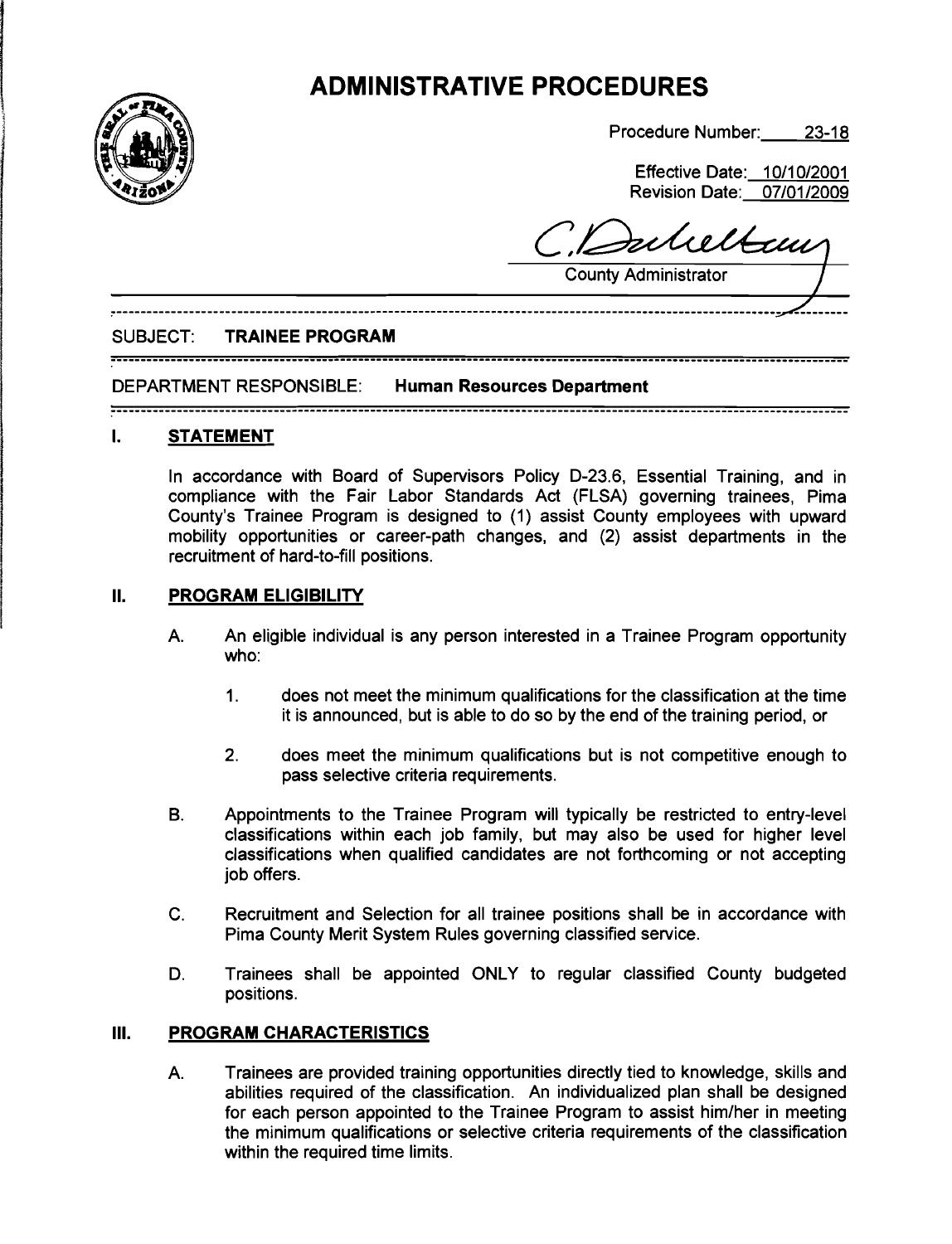- B. Participants may remain in a trainee status up to twenty-four (24) months:
	- 1. Participants must meet all minimum qualifications of and complete all required testing for the classification prior to non-competitive transition into a full performance position. This includes any licensing or certification requirements; and
	- 2. Each shall serve a minimum of six (6) months. The length of the Trainee Program beyond the initial six months is determined by the hiring authority or designee. Successful completion of the program is based upon the acquisition of required knowledge, skills and abilities, as measured by testing (if applicable) and performance review, and not on time served in the program.
- **C.** Employee Benefits While Serving in a Trainee Status
	- 1. New hire trainees shall accrue sick and annual leave in the same manner as employees on initial probation. Sick leave may be used after three (3) months of continuous service. Annual leave may be used after six (6) months of continuous service. Accrued sick and annual leave may be used at any time for a job-related illness or injury. New hire trainees are not eligible for a Board approved adjustment until they have successfully completed the Trainee Program unless the Board of Supervisors approves otherwise. Their eligibility begins with the first Board approved adjustment following the non-competitive transition to the full performance position, provided all other relevant conditions are met. Example: If an employee completed the Trainee Program on November 1, 2008, and the Board approved an adjustment for July 1, 2008, the employee is ineligible for the increase. However, if the Board approved an increase on January 1, 2009, or any time after November 1, 2008, the employee may be eligible for the increase, as long as other relevant criteria are met.
	- $2.$ Employees on initial probation at the time of appointment to the Trainee Program shall retain both their initial hire and anniversary dates, but their initial probationary status shall be suspended during the trainee period. They have the same right to accrue and use sick and annual leave as that held prior to the appointment. Accrued sick and annual leave may be used at any time for a job-related illness or injury. They are also not eligible for a Board approved adjustment until they have successfully completed the Trainee Program unless the Board of Supervisors approves otherwise. Their eligibility begins as stated in C. 1 above.
	- 3. Unclassified employees appointed to the Trainee Program shall retain both their initial hire and anniversary dates, and they have the same right to accrue and use sick and annual leave as that held prior to the appointment. They are also eligible to receive a Board approved adjustment during the training period, provided all other relevant conditions are met, and the increase does not exceed the maximum of the salary range, unless the Board of Supervisors approves otherwise.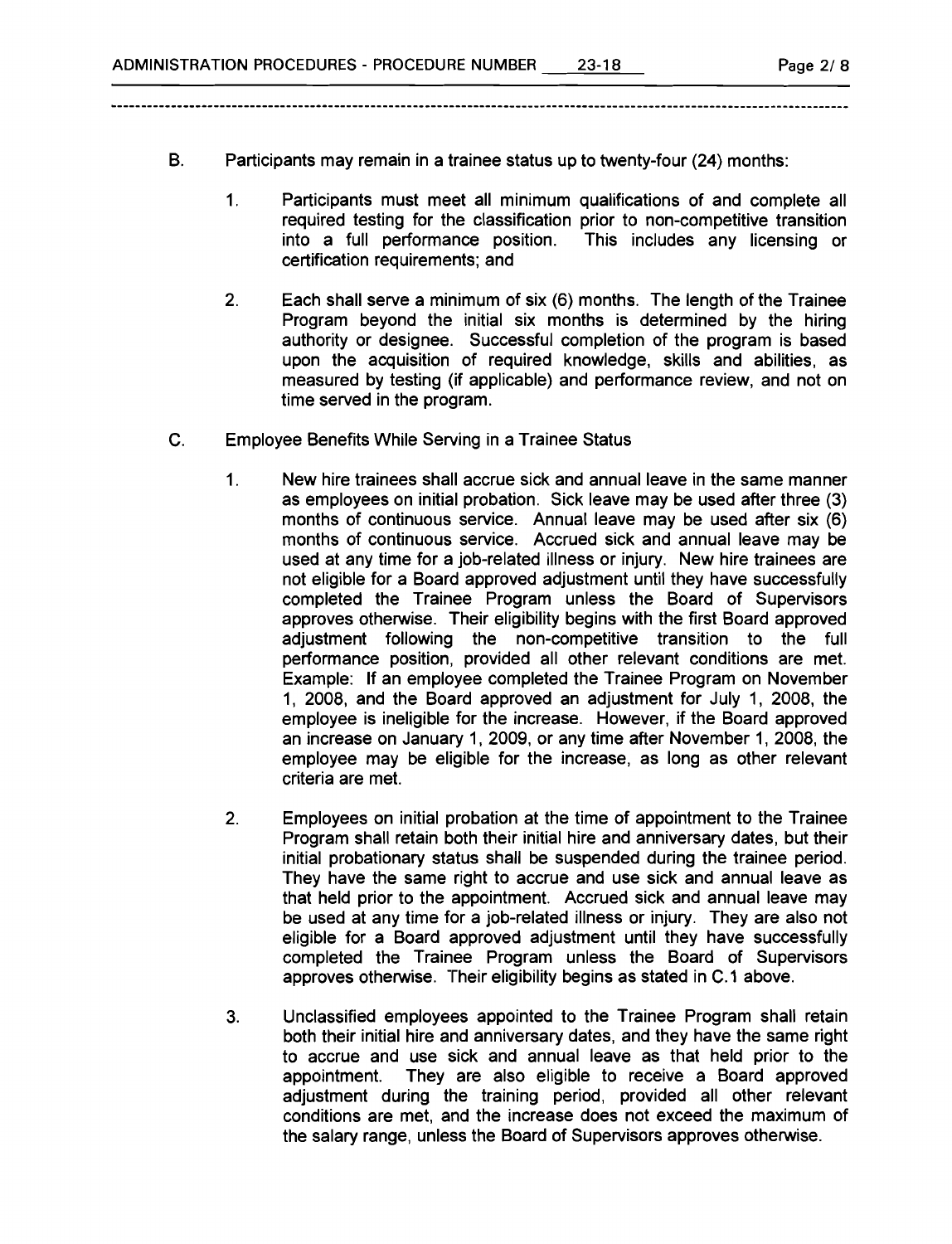- **4.** Regular classified permanent employees appointed to the Trainee Program retain the same right to accrue and use sick and annual leave as that held prior to the appointment. They are eligible to receive a Board approved adjustment during the training period, providing all other relevant conditions are met, and the increase does not exceed the maximum of the salary range.
- D. Employee Salary While Serving in a Trainee Status
	- 1. During the training period participants appointed to the program are paid five percent (5%) below the minimum salary of the classification for which being trained or at a matrix training rate, when approved by the County Administrator.
	- **2.** If a regular classified employee is appointed to the Trainee Program, and the 5% differential would result in a decrease in salary, the employee shall retain hislher current salary, provided it does not exceed the maximum of the classification for which the employee is being trained.
	- 3. For unclassified employees training for a classified job and the 5% differential would result in a decrease in salary, only the County Administrator can approve a salary above the 5% differential, but it shall not exceed the maximum of the classification for which the employee is being trained.
- E. Only regular classified permanent employees appointed to the Trainee Program are consigned to the program. As such, their vacated position may only be filled by a temporary appointment during the entire time the employee is in the Trainee Program (up to **24** months maximum). In order to preserve this right, the employee is required to inform the department in writing, via the Appointing Authority or designee, that he or she is leaving for a trainee position. The department shall maintain that document in the department personnel file and shall return a copy of the document to the employee with a signature from the Appointing Authority acknowledging receipt and filing.
- F. Trainees may be terminated or returned to their previous position (if appropriate) at any time during the training period without the right of appeal.
	- 1. Except for regular classified permanent employees, all other trainees (outlined in C. above) who fail to successfully complete the Trainee Program shall be terminated in the same manner as an employee on<br>initial probation pursuant to Merit System Rule 11.3. Unclassified initial probation pursuant to Merit System Rule 11.3. employees shall be terminated as "at will" employees.
	- **2.** A regular classified permanent employee who fails to successfully complete the Trainee Program shall be returned to hislher previous position and salary provided he or she gave written notice as stated in paragraph E above, and shall serve no probation (provided no layoff occurred during the training period that impacted the employee's prior position). If layoff did occur, and the previously held position was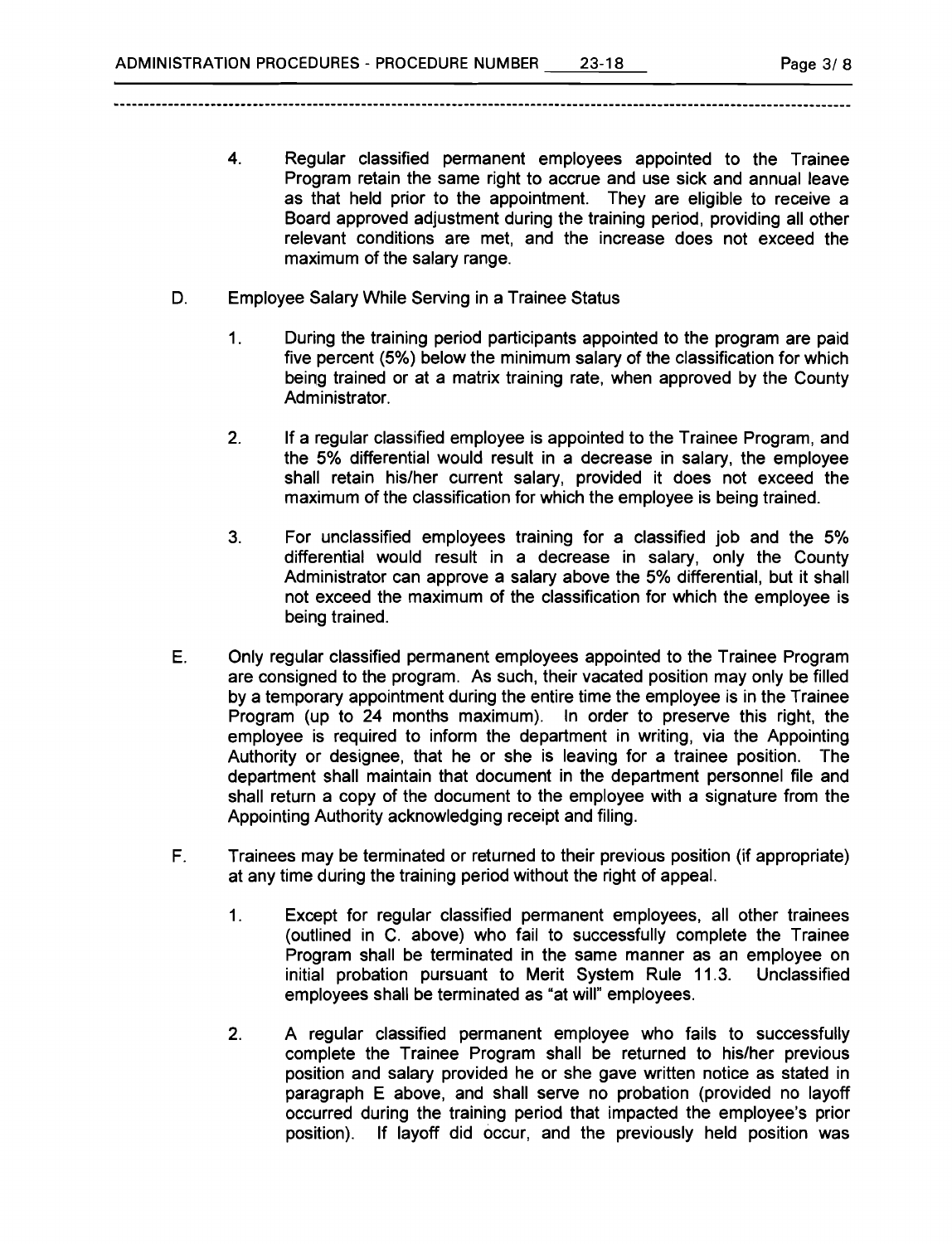eliminated, the employee would be subject to layoff at the time he/she failed the Trainee Program.

- **G.** Participants who successfully complete the Trainee Program shall be noncompetitively transitioned into the full performance position. They shall be required to serve either initial or promotion probation in accordance with Merit System Rules 10.1 and 10.2, when applicable. Any other probations listed in Merit System Rule 10.2 may be applied, when applicable, at the discretion of the Appointing Authority.
- H. Upon successful completion of the Trainee Program, participants subject to the 5% differential shall receive a salary equivalent to the minimum of the classification for which trained.

Participants not subject to the 5% differential shall be compensated upon successful completion of the Trainee Program as follows:

- 1. Regular classified employees who maintained a salary equivalent to their previous salary shall receive no increase in pay, if the classification for which trained is the same pay grade as their previously held position.
- 2. Regular classified employees who maintained a salary equivalent to their previous salary shall receive at least a 2.5% reduction in pay or the minimum of the new salary range (whichever is greater), if the classification for which trained is a lower pay grade than their previously held position.
- **3.** Regular classified employees who maintained a salary equivalent to their previous salary shall receive at least a 2.5% pay increase (up to 5%), if the classification for which trained is a higher pay grade than their previously held position (pursuant to Personnel Policy 7-117.H, Promotions), provided they do not exceed the maximum of the new salary range.
- **4.** Unclassified employees previously approved for a higher trainee salary pursuant to D.3 above shall retain the same salary as received during the trainee program.
- **5.** Employees transitioning into positions with open range matrices will be placed within the matrix in accordance with the approved salary administration plan.

#### **IV. PROCEDURES**

A. Announcements for trainee positions should clearly denote trainee status, pay differential, minimum and maximum time of the training period, and noncompetitive transition into the position upon successful completion of the program. Initial hire probation or completion of an initial hire probation period for those regular employees who were still in an initial hire probation status, prior to becoming a trainee, will be required upon the non-competitive transition into the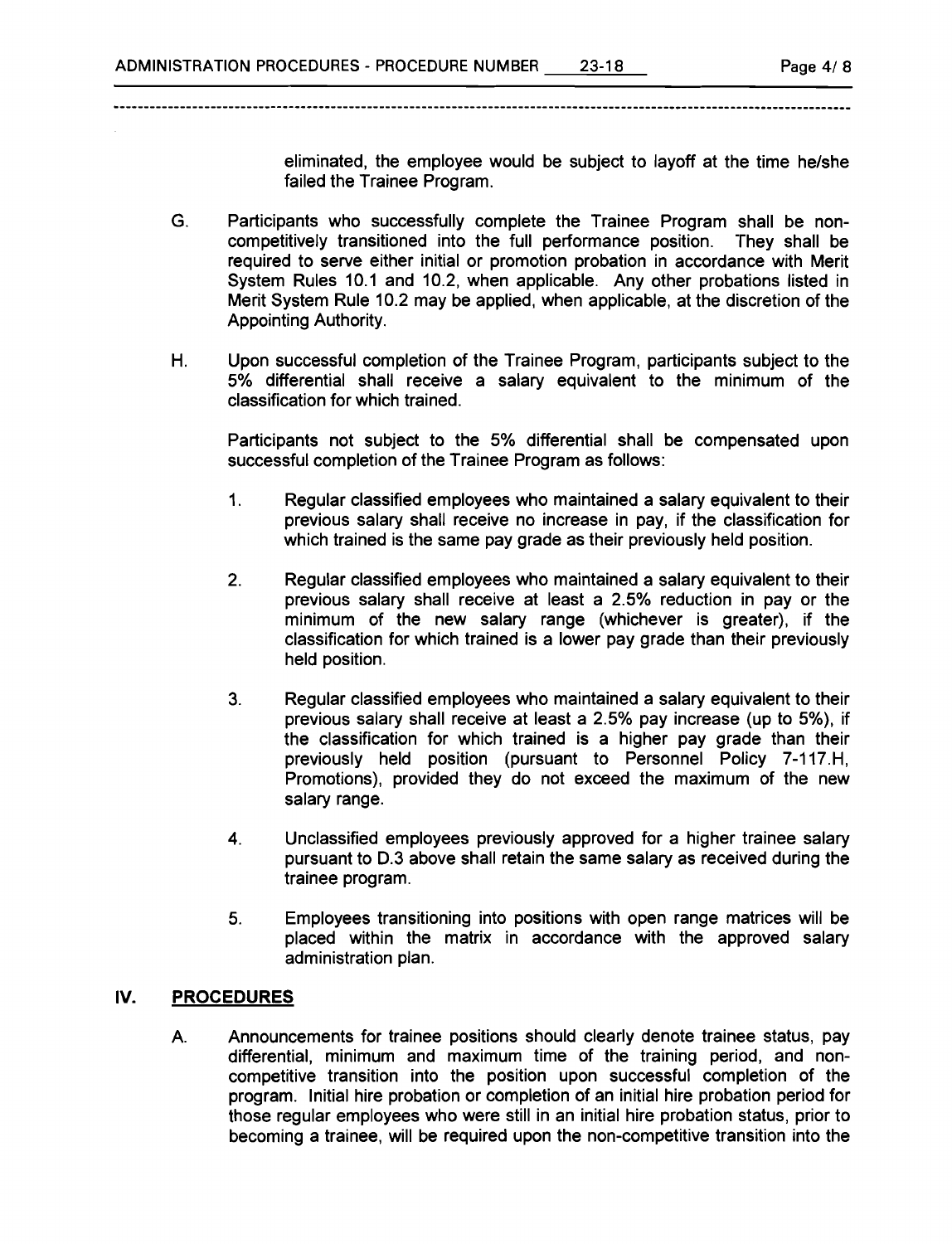position for which trained. (The designation Trainee shall follow the classification title for advertising purposes only).

- B. Trainee is not a classification, but a method of filling a budgeted position. At the beginning of the trainee period, complete a Personnel Action Form (PAF) as follows:
	- 1. New hires, employees on initial probation and unclassified employees should have a PAF reflecting permanent full-time, part-time or variabletime with a fill type of Trainee Program (TP) and an employee type of Trainee (TR).
	- 2. Regular classified permanent employees maintain their permanent status and same employment type. The PAF should be coded with a new fill type of Trainee Program (TP).
	- **3.** An individualized training plan shall be developed for each candidate appointed to the Trainee Program and maintained in the department file. This plan shall be reviewed immediately upon hire of the trainee by the County's Training Officer and verified by the Human Resources Director (see Attachment A). For a training plan template, contact the Human Resources Training Officer. Please note that the Sheriff's Department is NOT required to submit training plans to Human Resources for approval.

Any changes to the training plan during the trainee period to include, but not limited to, length of training period and/or trainee's status requires the plan be resubmitted to Human Resources for review and verification before implementation. You must note "Amended" on the form next to the form title.

- 4. Regular meetings shall be conducted throughout the training period to inform the trainee of his/her progress.
- **5.** Trainee Program performance appraisals are required at the mid-point of the training period, which extends from a minimum of six (6) months up to a maximum of twenty-four (24) months. Refer to the Performance Management Program guidelines and forms. Note: Performance appraisals are not required if a participant fails to successfully complete the Trainee Program and is terminated or returned to his/her previous position. Submit the initial Performance Plan to the Human Resources Training Officer for review at the same time you submit the training plan for approval.
- 6. a. At the conclusion of the Trainee Program, complete a PAF denoting the outcome (i.e., successful completion, termination, etc.). If successful, new hires, probationary employees and unclassified employees should have a PAF that reflects permanent full-time, parttime or variable time, with a fill type of Normal Fill (NF) and an employment type of Regular Classified (RC). Section E (Probation) should be coded and dated for employees who are required to serve or continue initial appointment probation commensurate with their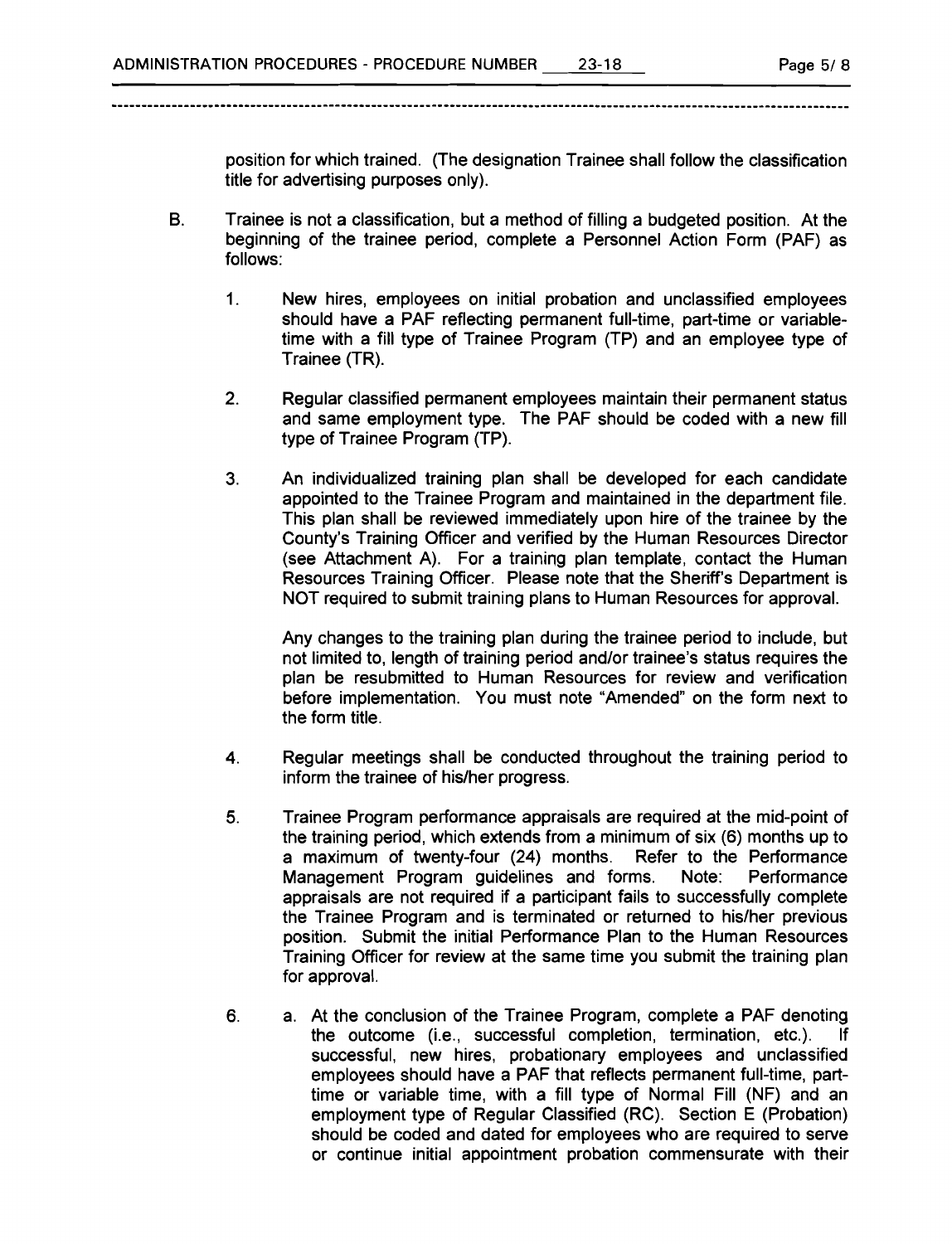successful completion of the trainee program pursuant to Merit System Rule 10.1 .C. Regardless of probationary status, the phrase "NON-COMPETITIVE TRANSITION INTO FULL PERFORMANCE CLASSIFICATION" should be cited in Section M. Salaries shall reflect the appropriate pay rates outlined in Section Ill, Item "H" of this document.

b. Regular classified permanent employees continue to maintain their permanent status and same employment type. The fill type should be changed to Normal Fill (NF). The phrase "NON-COMPETITIVE TRANSITION INTO FULL PERFORMANCE CLASSIFICATION" should be cited in Section M.

**Attachments**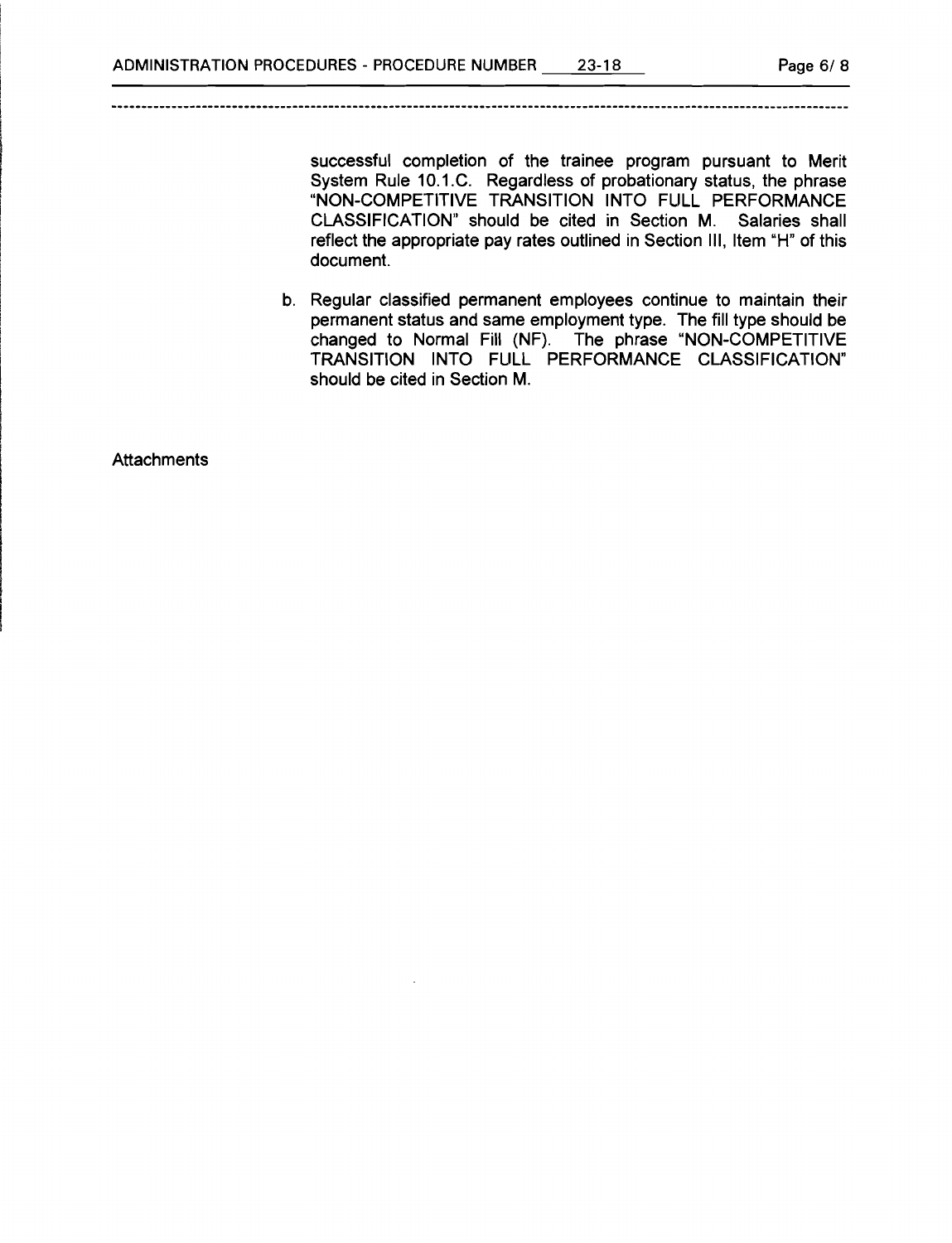. <u>. . . . . . . .</u> . . . .

## Attachment A

|                                                                     |                                                                      |              | Contact the HR Training Officer for an electronic template                                                                                                                                                    |        |          |  |
|---------------------------------------------------------------------|----------------------------------------------------------------------|--------------|---------------------------------------------------------------------------------------------------------------------------------------------------------------------------------------------------------------|--------|----------|--|
| Pima County Trainee Program<br><b>Individualized Training Plan</b>  |                                                                      |              |                                                                                                                                                                                                               |        |          |  |
| Name of Trainee:                                                    | Susan P. Doe                                                         |              | Classification: 1184 - Legal Assistant                                                                                                                                                                        | Phone: | 740-1234 |  |
| Department:                                                         | Legal                                                                | Supervisor:  | Joan Jump                                                                                                                                                                                                     | Phone: | 740-1235 |  |
| Date Prepared:                                                      | B/15/08                                                              | Prepared by: | Joan Jump                                                                                                                                                                                                     | Phone: | 740-1235 |  |
| Dates of Training Period:<br>(6 months minimum, 24 months maximum): |                                                                      |              | 8/15/08 - 5/31/09<br>$(9.5$ months)                                                                                                                                                                           |        |          |  |
|                                                                     |                                                                      |              | Trainee's Status at the Beginning of the Training Period                                                                                                                                                      |        |          |  |
|                                                                     |                                                                      |              |                                                                                                                                                                                                               |        |          |  |
| А.                                                                  |                                                                      |              | Minimum Qualifications for the Position (cite MQs as listed in County's classification description):                                                                                                          |        |          |  |
|                                                                     |                                                                      | EITHER:      |                                                                                                                                                                                                               |        |          |  |
|                                                                     |                                                                      |              | (1) An Associate's Degree or a certificate of completion from an accredited college or technical school                                                                                                       |        |          |  |
|                                                                     | as a Legal Assistant or Paralegal.                                   | OR:          |                                                                                                                                                                                                               |        |          |  |
| assistant duties.                                                   |                                                                      |              | (2) Two years of experience in a legal setting under direction of an attorney involving specifically-<br>delegated legal work coordinating and analyzing case information in a manner consistent with legal   |        |          |  |
|                                                                     |                                                                      |              | <b>B.</b> Proficiency level at the start of training (cite partial MQs already met by trainee):                                                                                                               |        |          |  |
|                                                                     | college or technical school as a Legal Assistant or Paralegal.       |              | (1) Two (2) semesters of education toward a four (4) semester Associate's Degree from an accredited                                                                                                           |        |          |  |
| assistant duties.                                                   |                                                                      | AND:         | (2) Six (6) months experience in a legal setting under direction of an attorney involving specifically-<br>delegated legal work coordinating and analyzing case information in a manner consistent with legal |        |          |  |
|                                                                     |                                                                      |              | C. Skills, knowledge and abilities missing at the start of training (cite those MQs that still need to be met                                                                                                 |        |          |  |
|                                                                     | indicate which the employee will be pursuing by using boldface type: |              | by trainee before the end of the training period $-i.e., A - B = C$ ). If multiple MQ options are available,                                                                                                  |        |          |  |
|                                                                     |                                                                      | OR:          | (1) Two (2) semesters of education toward a four (4) semester Associate's Degree from an<br>accredited college or technical school as a Legal Assistant or Paralegal.                                         |        |          |  |